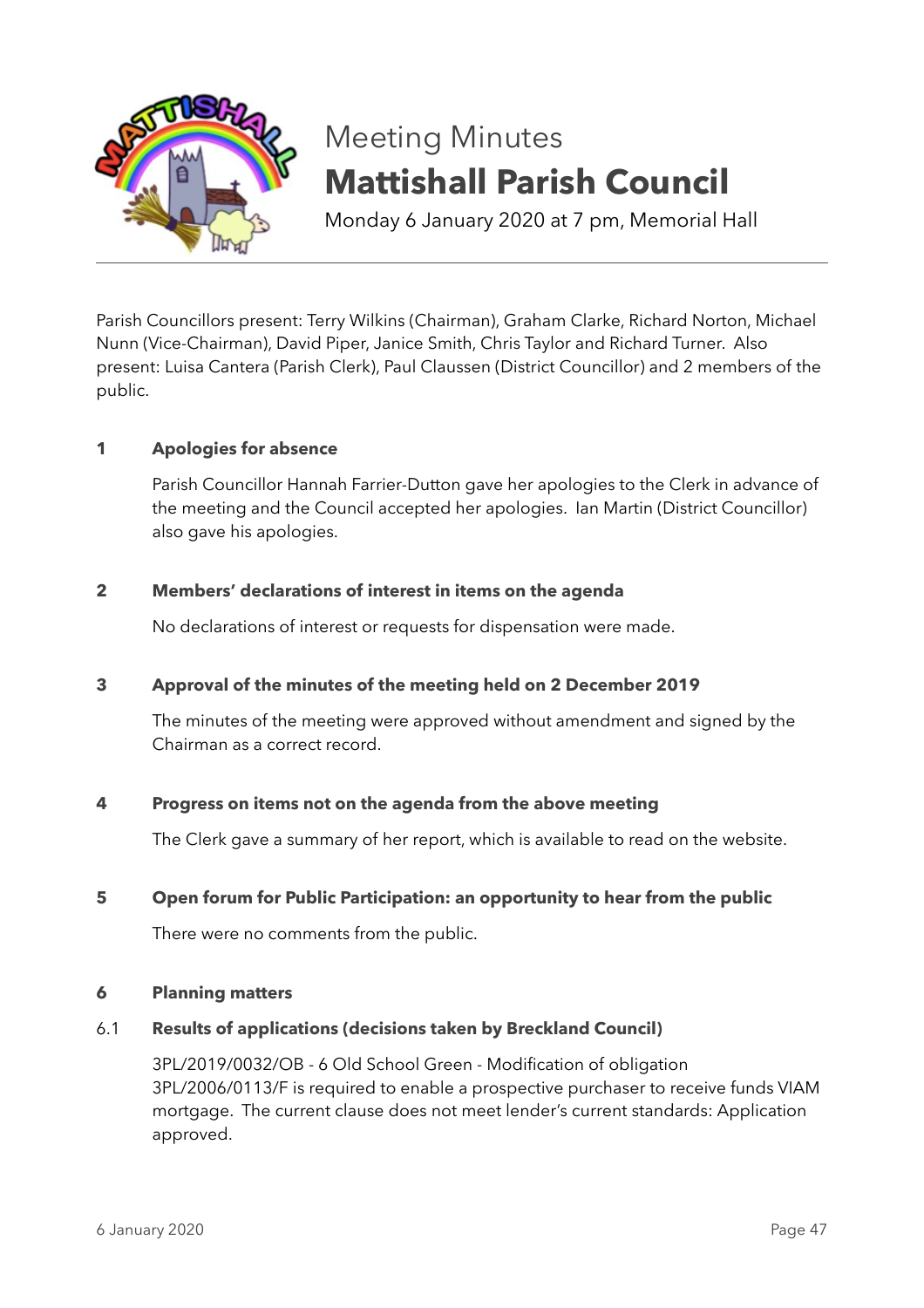3PL/2019/0036/OB - Land south of Dereham Road - To bring the affordable housing in line with the emerging local plan. To bring the wording in line with current requirements of registered providers - Application refused.

3PL/2019/1266/F - Land off Welgate - Three detached dwellings and associated works: Application refused.

# 6.2 **Discussion on future action following the planning committee decision on 16 December 2019 relating to the site south of Dereham Road 3OB/2019/0036**

It was agreed that the three councillors involved in planning (Mr Nunn, Dr Piper and Mr Turner) would be given delegated authority to speak to the developer to see if there is any common ground for discussion.

# **7 Updates from individual council members (for information only)**

# 7.1 **SAM2 (speed awareness messaging sign) and Speed watch**

The SAM2 sign was positioned on the new post outside 111 Dereham Road facing towards Yaxham. The battery ran down on 11 December so there were only 25 days of data. Traffic volumes were consistent with those previously recorded with over 2,000 vehicle movements each weekday, the highest speed was 70 mph. 25% of vehicles were travelling at 35 mph or more and 167 of them at 50 mph or more. The sign was moved to Welgate on 15 December facing towards the Dereham Road junction.

No Speed watch sessions were undertaken in November or December. Of the 12 vehicles reported, one registration appeared to be wrong but two others did not receive a letter as they were lease vehicles. This was disappointing news as the team was left one short of the trigger point for the attendance of a camera van.

# 7.2 **A47 dualling**

Dr Piper and Mr Nunn attended an A47 dualling meeting before Christmas organised by Highways England. The discussion focussed on two major junctions on the new A47 dualled section. Highways England is planning a further public consultation shortly.

# 7.3 **December youth club sessions**

Mr Nunn reported that the numbers were lower than usual for some of the December sessions due to some families going away or having other plans over the Christmas period.

# **8 Village events**

# 8.1 **Donations from the Christmas event**

The Clerk reported that £321.36 had been received from the Christmas tree lighting event and santa's grotto; a villager donated £30 towards Christmas activities. The Council agreed to carry forward the donations to the next council-organised event.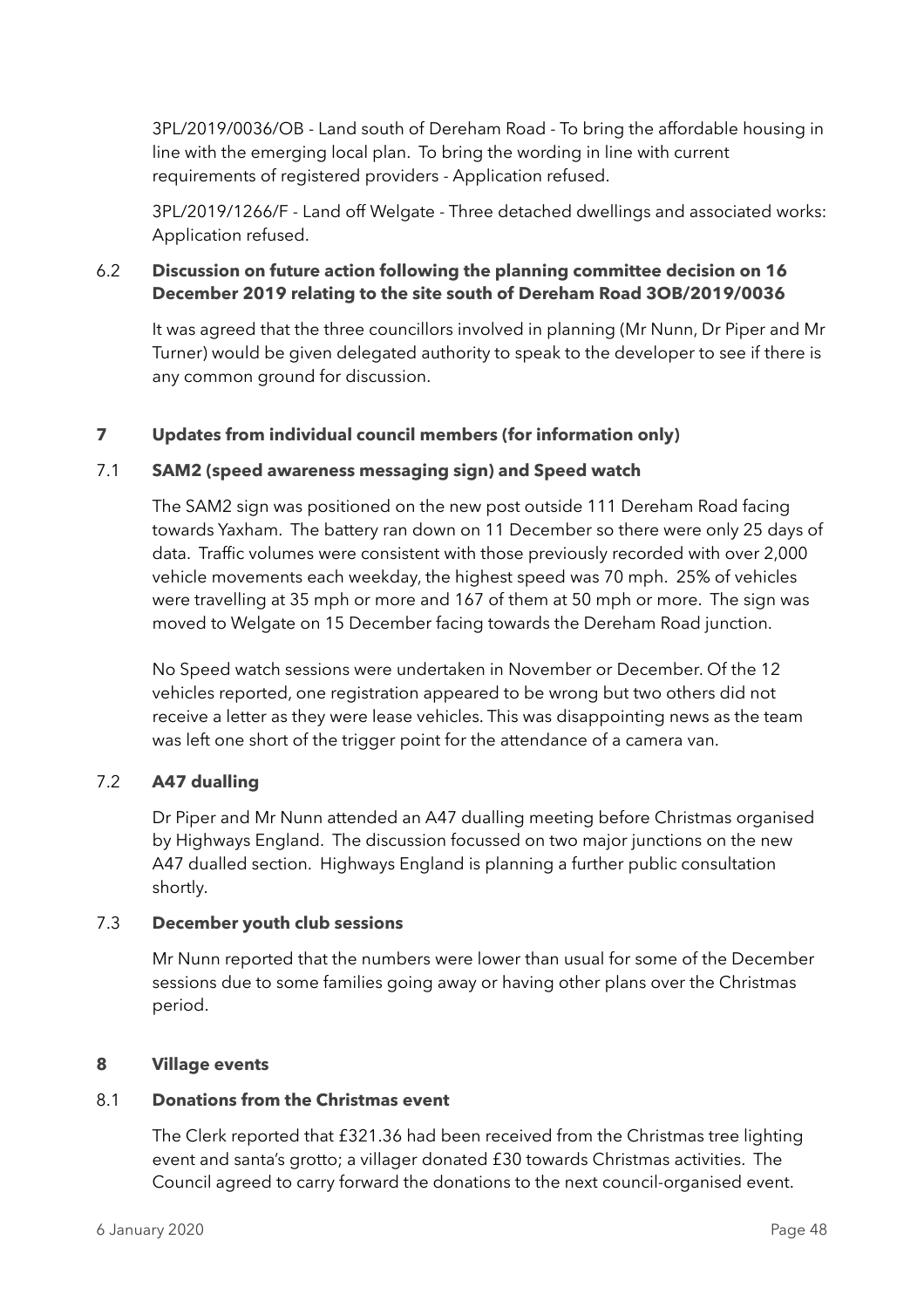## 8.2 **Agreement on a date and band for the tree lighting event in December 2020**

The Clerk explained that All Saints Church are planning to run their children's activities afternoon on Sunday 6 December. If the Parish Council wishes to run the same event with a grotto in the church and tree lighting event on the green this would be the best date. The Council **RESOLVED** to set Sunday 6 December for the Christmas event and to book Squeezeast to play at the event.

## 8.3 **Agreement on whether to hold an Easter event**

The Council **RESOLVED** not to go ahead with plans for an Easter event as it was felt it is too close to the planned VE Day event.

#### 8.4 **Agreement on funding for the VE Day celebrations and set up a working group**

Dr Piper reported that he had submitted a grant proposal to Breckland Council for up to £500 funding. The working group members will be Dr Piper Mrs Smith and Mr Clarke. They will report progress at the February meeting.

## **9 Discussion on council-specific email addresses for councillors**

Mrs Farrier-Dutton had asked the Clerk if councillors could have their own council email addresses. Councillors discussed the options and decided that each councillor should make their own decision and if they change their email address they should let the Clerk know.

#### **10 Village Green**

#### 10.1 **Discussion on whether to install goal posts on the village green**

The Council decided to postpone discussion on this item to the February meeting.

#### 10.2 **Agreement to set up a working group to look into CCTV for the village green**

The Council had started to consider the installation of CCTV for the green due to recent vandalism but this option is expensive and there might be other ways to tackle this issue. The Council **RESOLVED** to set up a working group to look at ways of reducing vandalism. Mr Nunn and Mr Turner will report back to the Parish Council shortly.

# **11 Agreement to continue the youth club contract with the YMCA beyond the current contract end date of 7 February 2020**

The Clerk reported that the contract with the YMCA to run the Mattishall youth club expires on 7 February 2020. The YMCA normally extend their contracts for a further year so that they can plan for staffing. It was felt that as the youth club was thriving and doing excellent work with young people it would be worthwhile to continue. The Council **RESOLVED** to extend the contract with the YMCA to 5 February 2021.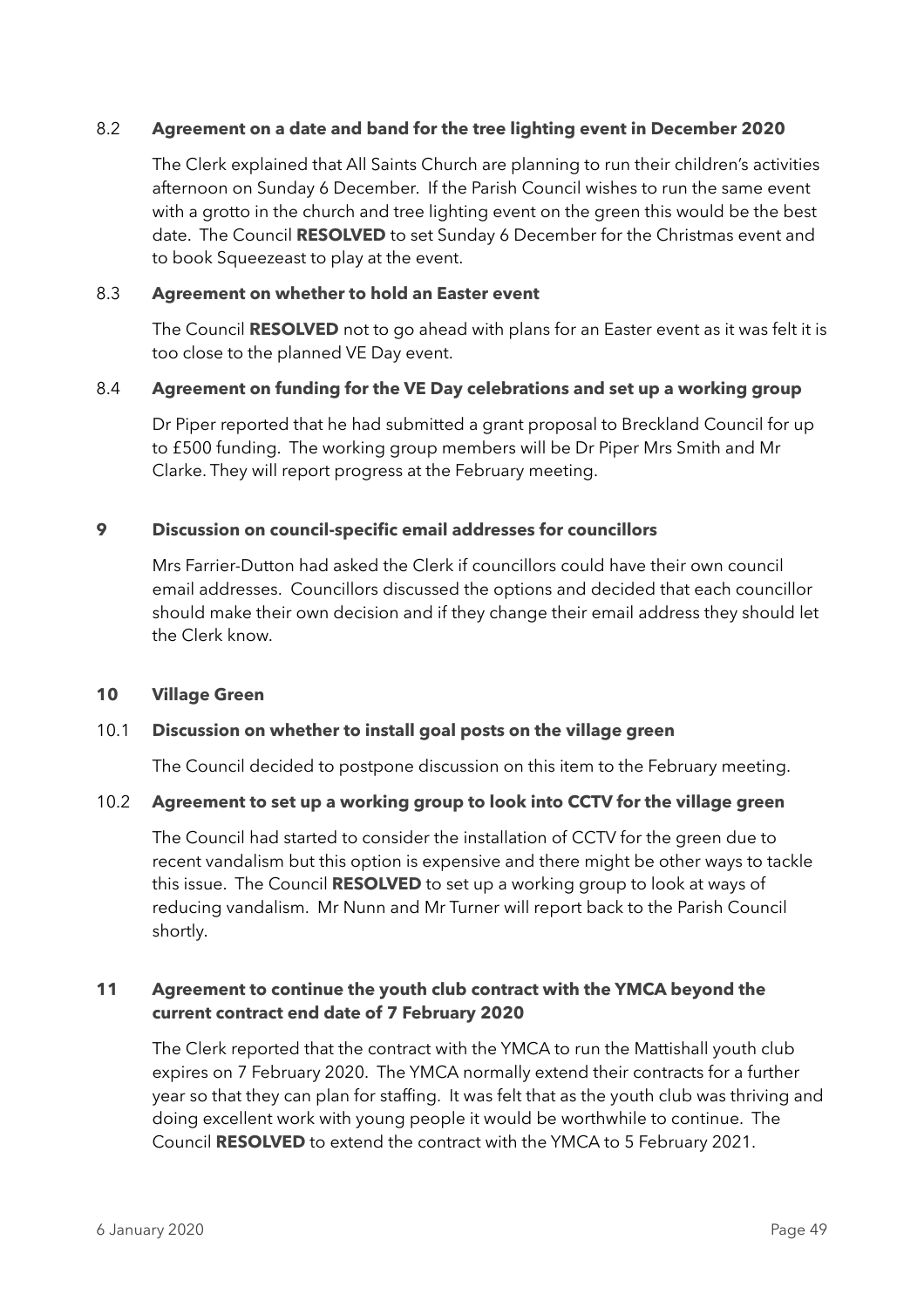## **12 Continuation of discussion on Operation London Bridge**

At the December meeting, the vicar of All Saints' Church said that he was well-briefed on this topic. Mrs Smith will contact him to find out what the plan involves to see if there is anything that the Parish Council might want to do.

# **13 Discussion on setting up a working party to work on drafting two new policies: safeguarding policy for village events and a social media policy**

Dr Piper explained that the recent Breckland Council grant application for VE Day required a safeguarding policy. He sent in the church's policy as it will be a joint event but it prompted him to consider whether the Parish Council should have its own. It was agreed that Dr Piper will work with the Clerk on drafting a safeguarding policy. The Council volunteered Mrs Farrier-Dutton to work with the Clerk on a communications policy to include social media. Mr Norton will assist the Clerk if Mrs Farrier-Dutton is unable to be involved.

## **14 Finance**

## 14.1 **Update on the Council's finances for the 3rd quarter**

The Clerk provided councillors with a summary of the Council's finances in advance of the meeting. The Council is 60% spent against budget at the end of the 3rd quarter (to 31 December 2019) although this increases to 78% taking into account the January payment commitments.

#### 14.2 **Review of cemetery fees**

The Council **RESOLVED** to increase cemetery fees by 5% with immediate effect. The Council normally reviews cemetery fees every two years but the Clerk was asked to bring this topic forward for discussion in a year.

#### 14.3 **Grant request from Mattishall Scouts**

The Scout group asked for a grant for maintenance of the Scout hut. The Council wanted to see evidence of the Scouts looking for some of the funding to come from other means, such as the The Scout Association and local fund-raising as a Scout troop. The Clerk will write to the Mattishall Scouts to pass on the Council's views encouraging them to re-apply for a partial grant.

#### 14.4 **Agreement on the 2020-21 precept and budget**

The Clerk presented a second draft of the budget for discussion. The Council **RESOLVED** to approve the budget and set the precept at £54,400 for 2020-21. This represents an increase of £11,400.

#### 14.5 **Payment of accounts list**

The Council **RESOLVED** to approve the payments list (final page).